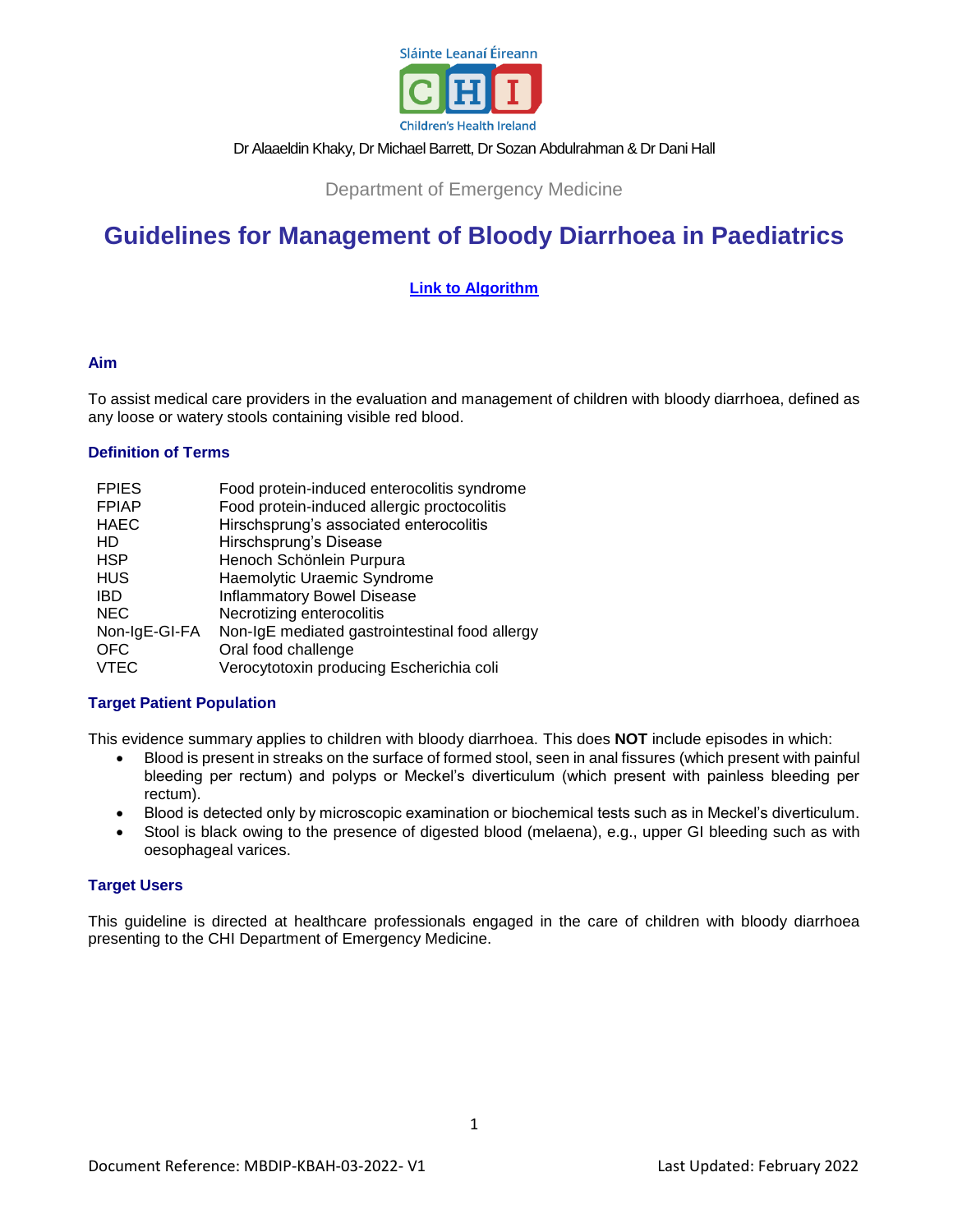

# **Causes of Bloody Diarrhoea**

| Infants aged <1 year                                                                                                                                                                                                                                                                                                                                                                        | Infants aged >1 year                                                                                                                                                          |
|---------------------------------------------------------------------------------------------------------------------------------------------------------------------------------------------------------------------------------------------------------------------------------------------------------------------------------------------------------------------------------------------|-------------------------------------------------------------------------------------------------------------------------------------------------------------------------------|
| <b>Common causes:</b><br>Intestinal infection<br>$\bullet$<br>Non-IgE mediated gastrointestinal food<br>allergy<br><b>FPIAP</b><br>$\cap$<br><b>FPIES</b><br>$\Omega$                                                                                                                                                                                                                       | <b>Common causes:</b><br>Intestinal infection<br>$\bullet$<br>Inflammatory bowel disease<br>$\bullet$<br>Crohn's disease<br>$\cap$<br>Ulcerative colitis<br>$\cap$            |
| Less common or rare causes:<br>Intestinal ischaemia<br>$\bullet$<br>Intussusception<br>$\circ$<br>Malrotation and volvulus<br>$\cap$<br>Necrotising enterocolitis<br>$\circ$<br>Hirschsprung's associated Enterocolitis<br>$\bullet$<br><b>HAEC</b><br>Inflammatory bowel disease<br>$\bullet$<br>Crohn's colitis<br>$\Omega$<br>Ulcerative colitis<br>$\Omega$<br>Henoch-Schönlein purpura | Less common or rare causes:<br>Intestinal ischaemia<br>$\bullet$<br>Intussusception<br>$\circ$<br>Malrotation and volvulus<br>$\cap$<br>Henoch-Schönlein purpura<br>$\bullet$ |
| Other rarer causes:<br>Juvenile Polyp<br>$\bullet$<br>Inherited monogenic Immunodeficiency                                                                                                                                                                                                                                                                                                  |                                                                                                                                                                               |

# **Clinical Picture of Common Causes of Bloody Diarrhoea**

#### **1. Intestinal infection (Gastroenteritis and enterocolitis)**

- At any age, intestinal bacterial infection is a common cause of bloody diarrhoea.
- Risk factors include travel abroad, household contacts, or contaminated water and food sources.
- The duration of symptoms of bloody diarrhoea, secondary to intestinal infection, is usually 3-8 days. Bloody diarrhoea may persist for up to 3 weeks in unusual cases of salmonella or Yersinia infection.
- Infectious enterocolitis may present with fever, significant abdominal pain and watery +/- bloody diarrhoea lasting for 3-7 days.
- In all children with bloody diarrhoea, a stool sample should be sent for culture.
- For children with a recent preceding history of antibiotic exposure, or inpatient care, age-appropriate testing for *C difficile* toxin is warranted.
- If VTEC is isolated from stool, 10-15% of children may develop HUS, usually within 3 to 16 days, comprising of haemolytic anaemia, thrombocytopenia, and renal injury
- Antibiotics are contraindicated even for culture positive bacterial gastroenteritis, except:
	- o in children with severe symptoms
	- o in immunocompromised patients
	- o when stool microscopy shows entamoeba histolytica or shigella species, which are uncommon in Ireland (take a travel history)
- **2. Non-immunoglobulin E-mediated gastrointestinal food allergy (non-IgE-GI-FA)**
	- During infancy, non-IgE-GI-FA may present with delayed gastrointestinal symptoms of variable severity after exposure to specific dietary antigens.
	- The diagnosis is made clinically and relies on a constellation of typical symptoms that improve upon removal of the culprit food.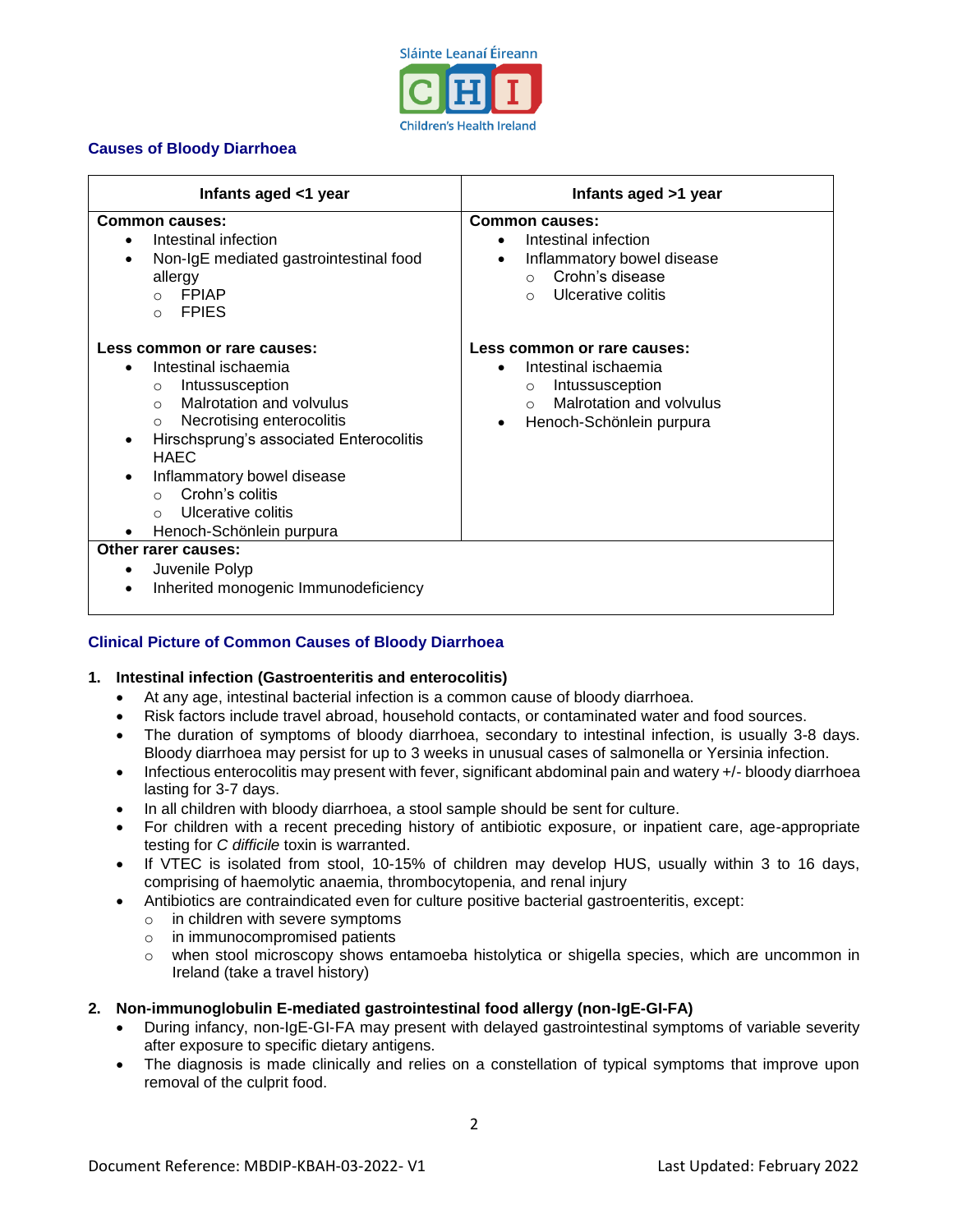

- Management includes dietary avoidance, nutritional counselling, and supportive measures in the case of accidental exposure.
- The prognosis is favorable in most cases and resolves before school age.
	- **A. Food protein-induced allergic proctocolitis (FPIAP)**
		- $\circ$  FPIAP is the most frequent non-IgE-GI-FA. It occurs within the first few weeks of life in both bottlefed and exclusively breastfed infants due to indirect exposure to maternal dietary protein via breastmilk.
		- $\circ$  These infants present with bloody, loose stools, sometimes with mucus.
		- o Affected children look well, have no severe symptoms of emesis or diarrhea and no significant growth failure.
		- $\circ$  Although FPIAP is most often seen in young infants, it is reported to occur in older children.

# **B. Chronic Food Protein-Induced Enterocolitis Syndrome (FPIES)**

- o FPIES is a non-IgE mediated gastrointestinal food hypersensitivity.
- o Chronic FPIES presents with chronic watery diarrhea (occasionally with blood or mucus), intermittent emesis, abdominal distension, and/or poor weight gain with dehydration and metabolic disturbances.
- o Typically, chronic FPIES will occur with persistent exposure to cow's milk or soy-based formula.
- o A defining feature of chronic FPIES is the recurrence of symptoms presenting acutely when the trigger food is reintroduced after a period of withdrawal (acute-on-chronic phenotype).
- o Rarely, FPIES has been reported in exclusively breastfed infants.
- $\circ$  The age of onset can vary, with FPIES to cow's milk or soy usually presenting earlier within the first weeks or months of life, while FPIES to solids presenting later at about 4–7 months of life.
- $\circ$  30% of infants with FPIES develop atopic diseases, such as atopic dermatitis, asthma or allergic rhinitis.

#### <span id="page-2-1"></span><span id="page-2-0"></span>**3. Inflammatory Bowel Disease (IBD)**

- Bloody diarrhoea is the presenting symptom in 85% of ulcerative colitis and 50% of Crohn's disease.
- IBD may occur at any age but is more likely in older children >1 year.
- Other symptoms and signs suggestive of IBD are:
	- o **Intestinal manifestations**: colicky abdominal pain, peri-defecation cramping, urgency, tenesmus, stool clustering, weight loss, deep oral ulceration, perianal abscess/ fistula/large skin tags.
	- o **Extraintestinal manifestations**: fever, growth failure, pubertal delay, clubbing, erythema nodosum, pyoderma gangrenosum, arthritis, liver disease, iritis, and uveitis.

#### **4. Intestinal ischaemia**

- A less common cause of bloody diarrhoea and is considered a surgical emergency.
- Clinically, the child presents with an acute abdomen: severe abdominal pain, persistent or bilious vomiting, abdominal tenderness with guarding or rigidity and distension.

# **A. Intussusception**

- May occur at any age, but most commonly between 2 months and 2 years of age.
- Risk factors: 90% of cases are idiopathic. In older children, a pathological lead point may be the cause, e.g., Meckel's diverticulum, Henoch Schönlein Purpura, lymphoma, luminal polyps (e.g., Peutz-Jegher Syndrome). Recent bowel surgery and recent rotavirus vaccination are also observed.
- Presentation: Initially episodic colicky abdominal pain, lethargy, or irritability and a possible right lower quadrant abdominal mass.
- "Red currant jelly" stool (blood and mucous per rectum) is a late presentation of intussusception.

# **B. Malrotation and volvulus**:

- During the neonatal period, bilious vomiting is the main presentation.
- Later presentation is with intermittent non-bilious vomiting; may be for years, with episodes of abdominal pain. In these presentations, the presence of bloody stool declares the development of volvulus, associated with sepsis and extensive intestinal gangrene.
- **C. Necrotizing enterocolitis (NEC)**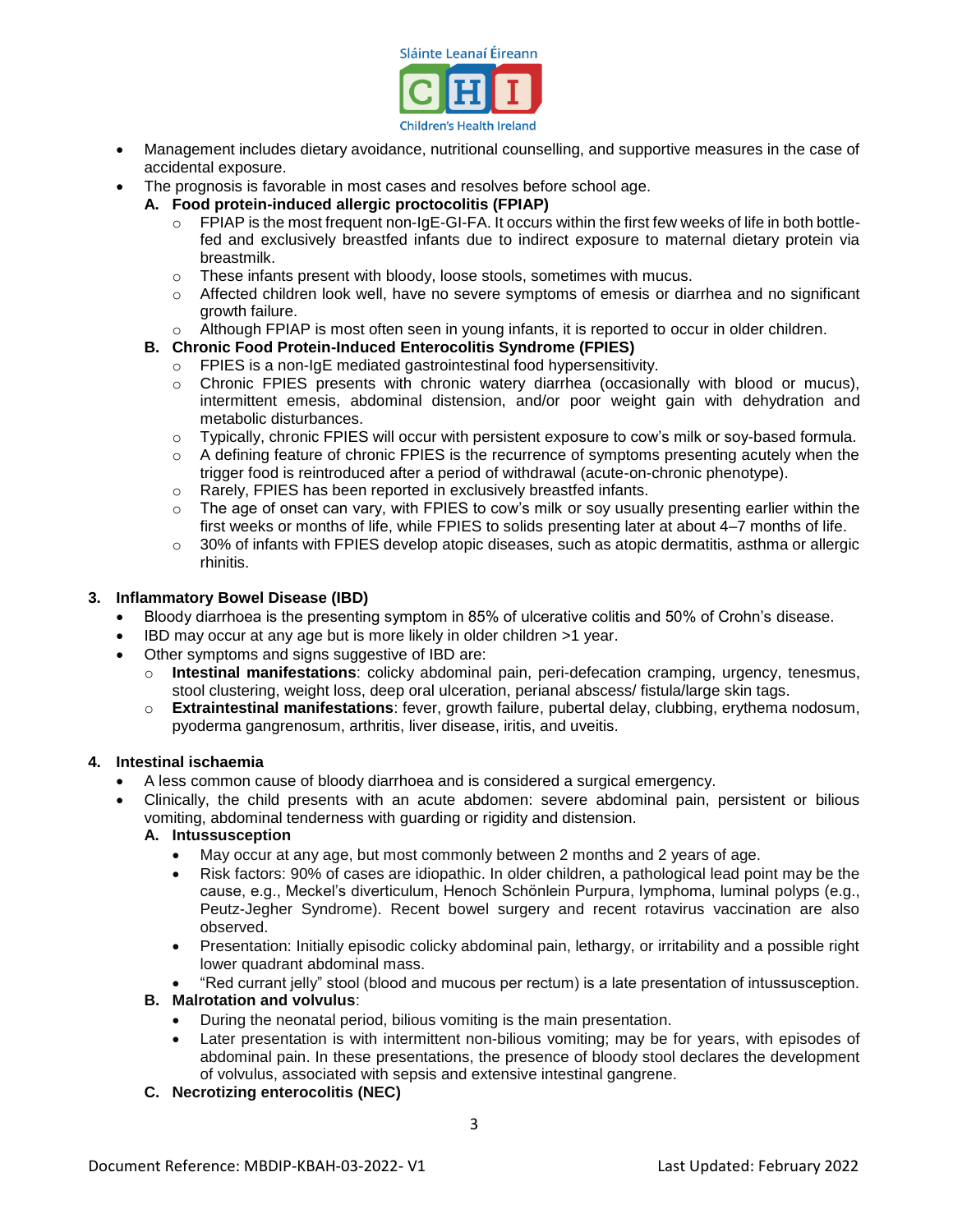

- It usually presents with abdominal distension, bilious vomiting, signs of septicaemia and bloody diarrhoea in a preterm infant up to 10 weeks of age.
- In a full-term infant, it presents within the first week of life, usually with a predisposing factor such as cardiac disease, polycythaemia, and gastrointestinal malformations.
- **5. Henoch Schönlein Purpura (HSP) –** [refer to the CHI HSP guidelines](https://olchc.ie/healthcare-professionals/clinical-guidelines/hennoch-schonlein-purpura.pdf)
	- HSP is a systemic vasculitis associated with a characteristic palpable purpuric rash, abdominal pain, arthralgia, and overt or microscopic haematuria. Overt gastrointestinal bleeding and bloody diarrhoea are sometimes seen.
	- Complications include intussusception, bowel perforation, bowel gangrene, massive hemorrhage, and nephritis.

# **6. Hirschsprung's Associated Enterocolitis (HAEC)**

- The classic presentation of Hirschsprung's disease is constipation.
- However, 25% of infants present with HAEC, secondary to prolonged stasis of stool which allows proliferation of bacteria, causing abdominal distension, tenderness, severe watery and sometimes bloody diarrhoea, and sepsis. This may cause hypovolaemic shock and colonic perforation.
- HAEC can be potentially life-threatening. It should be Suspected even after surgical correction.
- Also, consider HAEC in the differential diagnosis of neonates with possible NEC or distal bowel obstruction with loose stools.
- Risk factors: Trisomy 21, long-segment disease, previous HAEC and post-op obstruction.
- Early recognition of Hirschsprung disease before the onset of enterocolitis is essential in reducing morbidity and mortality.

#### **Clinical Approach for Patient with Bloody Diarrhoea**

- **1. Bloody diarrhoea with fever and abdominal pain for <7 days, suspect intestinal infection.**
	- In all children with bloody diarrhoea, a stool sample should be sent for culture.
	- For children with a recent preceding history of antibiotic exposure, or inpatient care, age-appropriate test for C. difficile toxin is warranted.
	- If there is only **mild dehydration** and no systemic symptoms, discharge the patient with the following instructions:
		- o encourage fluid intake
		- o return to ED if any of the following develop:
			- new bleeding from the nose, mouth, or blood in the urine
			- **•** bruising
			- **a** rash that does not disappear if you press a glass onto it
			- **severe abdominal pain**
			- severe headache
			- not passing urine for 12 hours
			- **ullering irritability**
			- **puller** puffiness of the face or ankles
			- persistent blood in the stool for 3 weeks or more (Parent Information Leaflet – [Gastroenteritis with Bloody Diarrhoea\)](https://www.olchc.ie/healthcare-professionals/clinical-guidelines/clinical-guidelines-hyperlink-files/pil-gastroenteritis-with-bloody-diarrhoea.pdf)
	- Antibiotics are contraindicated except in
		- o immunocompromised patients
		- o children with severe infection
		- $\circ$  isolation of shigella or entamoeba histolytica which are not common in Ireland.
		- (In these conditions, follow the gastrointestinal section within the [CHI Antimicrobial Guidelines\)](https://www.olchc.ie/healthcare-professionals/clinical-guidelines/antimicrobial-guidelines-2021.pdf)
	- If VTEC is isolated from the stool:
		- $\circ$  the patient should be called back to the ED for clinical reassessment and investigation (FBC with blood film and U&E).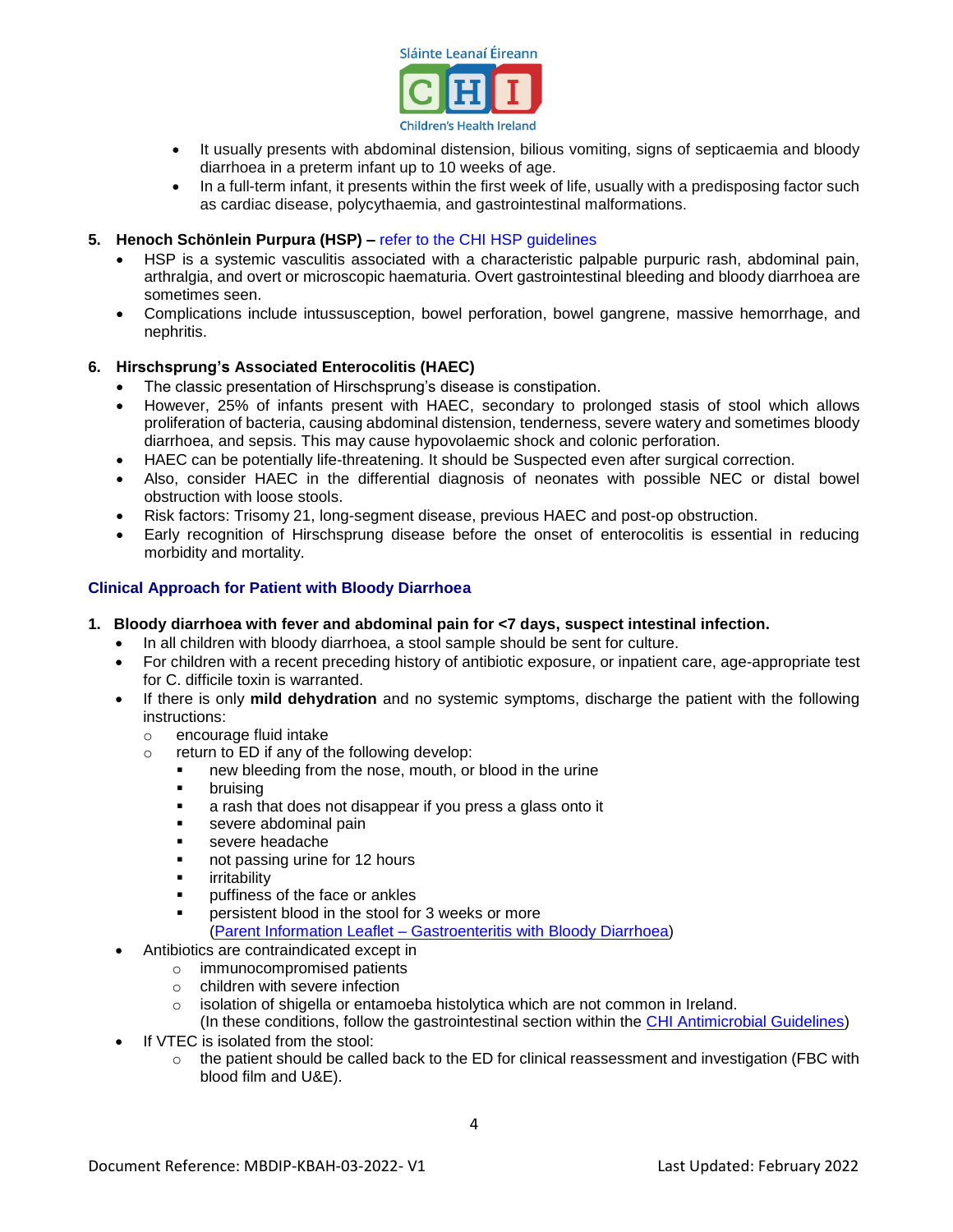

- If all the following criteria are present, HUS is diagnosed, and the patient should be admitted with involvement of the nephrology team:
	- Haemolytic anaemia (Hgb<10g/dL, positive schistocytes or fragmented RBCs)
	- $\Diamond$  Thrombocytopenia (platelet <150 x 10<sup>3</sup>/mL)
	- $\Diamond$  Acute kidney injury (elevated urea/ Cr)
- If one of the above criteria is present, the patient is admitted for monitoring of the other two criteria.
- If none of the above are present, organise a follow-up visit via the GP for clinical assessment and repeat FBC with film and U&E within 16 days.
- **1. Bloody diarrhoea in early infancy with normal growth, no other gastrointestinal symptoms, and no manifestation of atopy, consider FPIAP**.
- **Or**
- **2. Bloody diarrhoea in infancy with GIT symptoms, manifestation of atopy and possible impaired growth, Consider chronic form of FPIES.** 
	- The approach to both **FPIAP** and **FPIES** is the same.
	- In all children with bloody diarrhoea, a stool sample should be sent for culture.
	- The cornerstone of the management is the elimination of the offending foods from the diet.
	- Changing the formula is diagnostic and therapeutic and clinical improvement is expected within 1-2 weeks.
	- In exclusively breastfed infants:
		- $\circ$  They usually respond to the maternal elimination of all milk products (including butter).
		- o Occasionally, the elimination of multiple foods may be required, usually soy and/or egg.
		- o Referral of the mother to a dietitian is required for providing nutritional support.
		- $\circ$  When the restriction measures of maternal diet are unsuccessful or too cumbersome, infants can be placed on an extensively hydrolysed formula.
	- In formula fed infants:
		- o Prescribe an extensively hydrolysed formula. It can resolve the symptoms in 80% of patients.
		- $\circ$  If no improvement after 4 weeks, an amino acid-based formula can help majority of the remaining patients.

#### **3. Bloody diarrhoea (recurrent or persistent > 1 week) with negative stool culture, rule out the possibility of IBD.**

- In all children with bloody diarrhoea, a stool sample should be sent for culture.
- Check for intestinal and extraintestinal manifestation of IBD.
- All suspected patients should have a perianal inspection BUT NOT A DIGITAL RECTAL EXAM.
	- o If **mild bloody diarrhoea with no other [intestinal or extra intestinal](#page-2-0) manifestations**, needs GP follow up for 3 weeks for possible spontaneous resolution.
	- o If **mild bloody diarrhoea and one or more of the [intestinal or extra intestinal](#page-2-1) manifestations** are present, request FBC, U&E, LFT, CRP and ESR and general paediatric **OPD referral.**
	- o If **mild bloody diarrhoea is recurrent or persistent for 3 weeks**, request FBC, U&E, LFT, CRP, ESR and general paediatrics **OPD referral**.
	- o If **moderate severity bloody diarrhoea** for more than one week with fever, anaemia, tachycardia or ESR > 30 consider hospital admission.
	- o if **severe bloody diarrhoea** with more than 7 episodes of bloody diarrhoea, consider hospital admission.
- Patients with known IBD may present with bloody diarrhoea because of intestinal infection or disease exacerbation. A stool culture, including C. difficile, is always indicated in addition to the above blood tests.

#### **4. Bloody diarrhoea + symptoms of acute abdomen, suspect intestinal ischaemia.**

X-ray abdomen in erect position, if possible, otherwise lateral decubitus